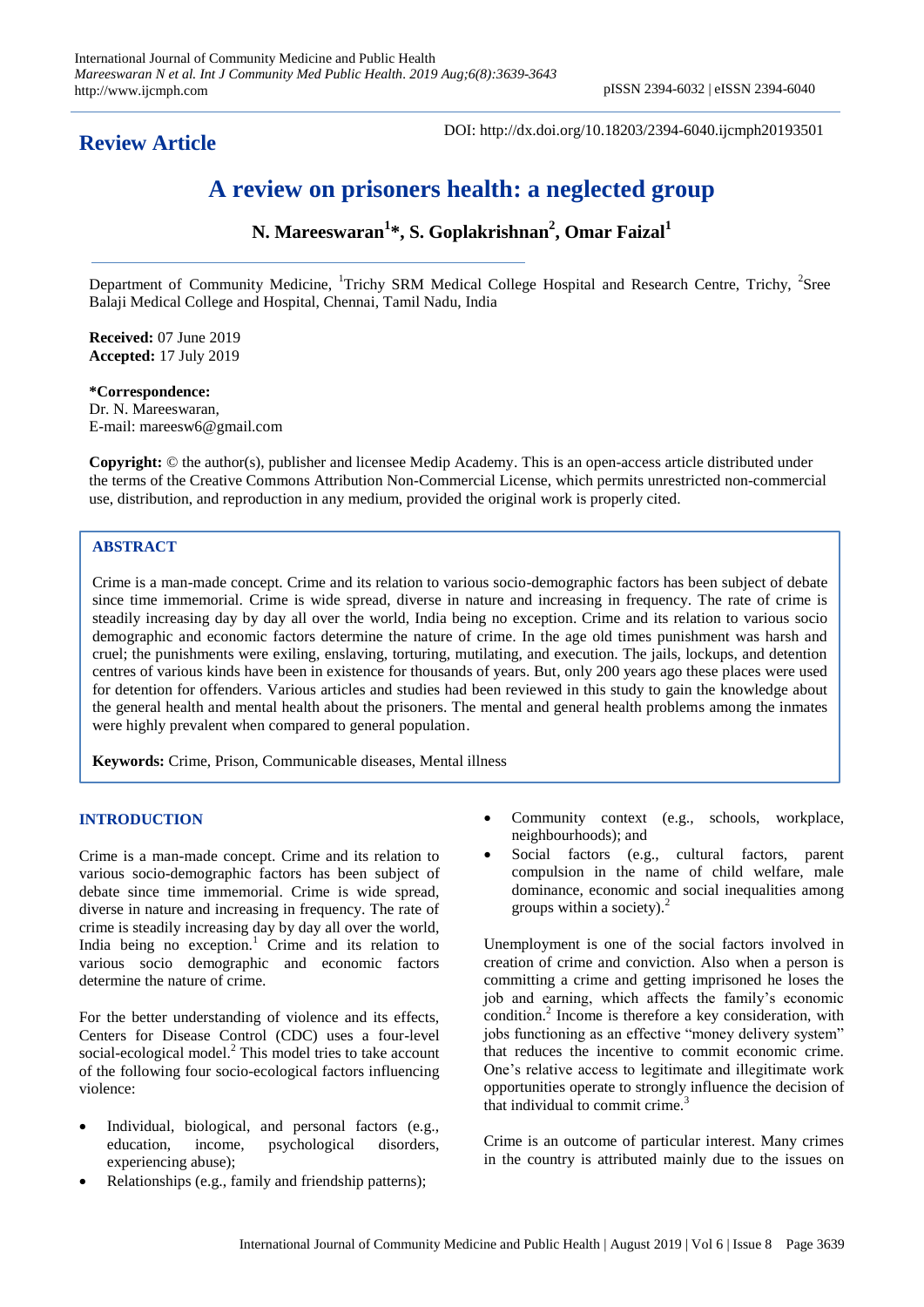developmental deprivations and disparities which thereby resulting in the criminal attitude.<sup>4</sup>

Indian society currently on the phase of industrialization, urbanization and westernization in the form of structural development, socio economic improvement, and cultural development. This led to a new form of economic organization but also affected the social order, solidarity, human conduct and thought.

In India, young women are most involved in the criminal activities compared to the older ones. It was observed from various studies from all over the country that the women criminals were in between the age group of 20 to 30 years. Since they are not matured enough physically and mentally to tolerate and to getting along with their husbands and other family members. They mostly belong to low social and economic status in the society, their monthly income is also very low. Women prisoners are a small minority in the prison, but this minority is growing at a high rate. Though their needs and other rights could not be fulfilled because prisons are initially planned to accommodate male prisoners only.<sup>4</sup>

A child is an integral part of society in which he/she lives and because of his mental immaturity, he/she gets easily motivated by what they see around them. It is his environment and social context that provokes his actions. The children from urban and semi-urban areas who belongs to low and middle class families are more prone to commit crimes like theft, rape, and murder. This happens due the absence of proper environment both in the family and in the community. Family member rejection is the fundamental problem which sets the platform for social tragedy. Harmful environment, negligence of basic needs, wrong partner or friends and other abuses may turn a child to a delinquent.<sup>5</sup>

Over 33,000 juveniles centres are in India, in which the age group of 16 to 18 have been arrested for the crimes like rape and murder in 2011. A person can be charged with a crime even if that person doesn't know the law even exists. Ignorance of the law is no exception, means the person can be held responsible for his or her action even when he or she break a law which they don't know. The development of anti-social behaviour is a key indicator for the long-term pattern of the criminal activity. The peer groups play a major role in the development of delinquent behavior.<sup>5</sup>

## **PRISONS**

In the age old times punishment was harsh and cruel; the punishments were exiling, enslaving, torturing, mutilating, and execution. The jails, lockups, and detention centres of various kinds have been in existence for thousands of years. But, only 200 years ago these places were used for detention for offenders.<sup>6</sup> Prison is not a place where someone would be happy to live. The normal life of the offenders or inmate is restricted and the

freedom of movement and private space is limited whatever may be the reasons of punishment or whether it is seen as a punishment or as a mode of rehabilitation.<sup>7</sup> The quantity and quality of prison population is significantly associated with the quality and the nature of criminals.<sup>7</sup> The prison labour was introduced first in Europe in order to rehabilitate the prisoners, so that they can live a quality and productive life when they get released.<sup>6</sup>

The most disadvantaged, stigmatized and the underserved individuals in the community were the prison population. People from low socio economic backgrounds, poor educational level, unemployment and indigenous populations are being over-represented among prisoner populations.<sup>7</sup> Since, they live their life behind bars and this takes them away from their families (parents, wives, children), jobs, friends, communities, and religious activities and puts them in an extremely bad moral environment for years. Social welfare organizations in prison revolves around vulnerable prison gangs and bad role models in jails and stresses that they are to be followed. Many prisoners are being beaten, raped, brutally murdered or made to live in fear.<sup>7</sup>

## **STATUS OF PRISONS IN INDIA**

The living conditions in each and every prison and its allied institutions are meant for the care, custody, treatment and rehabilitation of prisoners. The prison should be made with basic human dignity in all the aspects such as accommodation, hygiene, sanitation, food and medical facilities. Overcrowding makes the environment worse for prisoners.

As per data of 2015 by National Criminal Records Bureau (NCRB), prisons of India having a total capacity of 3,66,781 while actual number of prisoners living in prisons was  $4,19,623$ .<sup>8</sup>

As per Modern Prison Manual (2003), a normal human adult requires 2400-2800 kcal per day in his/her diet. And the drinking water should be hygienic and clean and readily available whenever he/she needs. The food in the correctional institutions is being prepared by the prisoners themselves working in rotation shifts, which are worth of around  $1500-1800$  kcal per day.<sup>8</sup> This can eventually lead to malnourishment among the prisoners.

Sanitation is one of the most basic human rights issues of the prisoners. The hygienic conditions in prisons are predominantly affected by shortage of latrines, urinals and bathrooms, as per Draft National Policy on Prison Reforms. Due to overcrowding, improper construction of urinals and non-availability of flush system in latrines and no sewer lines in prison campus, leading to choking of sewerage system. The sub-standard sanitary conditions in the prison adds to the overall in-human conditions forced by the prisoners.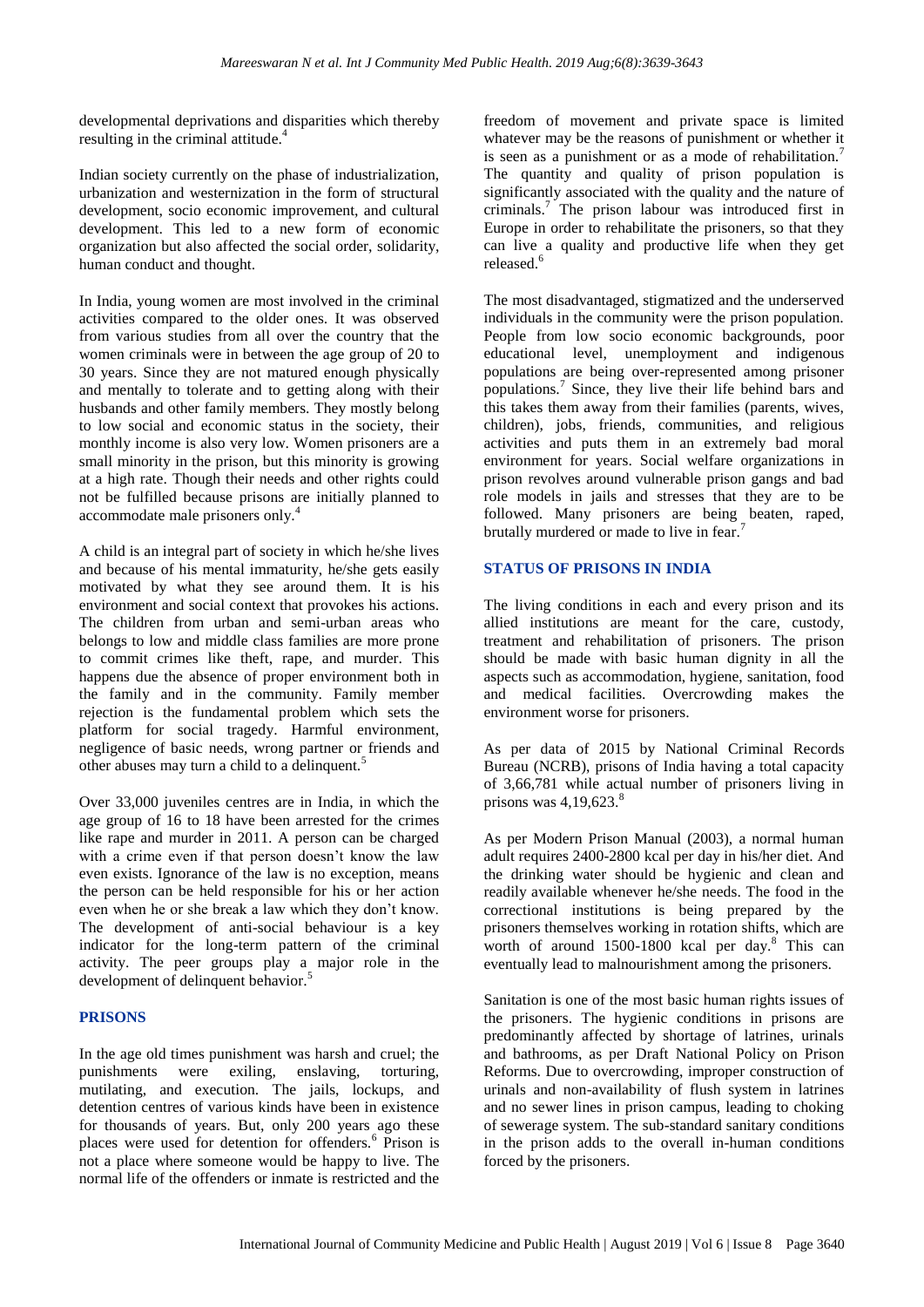## **GENERAL HEALTH STATUS OF THE PRISONERS**

The following studies were done elsewhere in order to assess the general health status of the prisoners. Wilper et al in 2009 done a study in United States and found that 38.5% of the inmates from federal prisons, 42.8% of the inmates from state prisons and 38.7% of the inmates from local jails are suffering from a chronic medical condition.<sup>9</sup>

In 2013 Kumar et al found that 29 inmates suffered from acute upper respiratory tract infections (URI), 15 inmates suffered from acute lower respiratory tract infections (LRI), 54 inmates had ascariasis, 26 inmates had diseases of musculoskeletal system and connective tissue and of  $252$  inmates had anaemia<sup>10</sup>. Another study done in India by Fotedar et al in 2016 showed that 71.8% of the study population had dental caries and 54.9% of the study inmates had calculus.<sup>11</sup>

Bhowmick et al done a study in Faridkot in 2017 showed that about 15% of the inmates had myalgia, acid peptic disease and Upper respiratory infection and 5% had hypertension.<sup>12</sup>

### **PSYCHIATRIC MORBIDITIES AMONG PRISONERS**

Many authors done studies in order to find the mental health of prisoners used the epidemiological prevalence of mental health problems to arrive the sample size. National Statistics on mental health found that prevalence of 14% among the female prisoners and 7% among the male prisoners have a psychotic illness compared with an epidemiological figure of 0.5% in the general population.<sup>13</sup> Mental health, however defined as how people, communities, and organizations think and feel about themselves and their experience of mental wellbeing rather than just an absence of mental illness.<sup>14</sup>

## **Table 1: Prevalence of mental illness among the prisons in various studies.**

| <b>Study</b><br>year | <b>Author</b>                          | <b>Study area</b>                   | <b>Results</b>                                                                                                                                                                                                              |
|----------------------|----------------------------------------|-------------------------------------|-----------------------------------------------------------------------------------------------------------------------------------------------------------------------------------------------------------------------------|
| 1980                 | Government of<br>Britain <sup>17</sup> | <b>Britain</b>                      | The prevalence of psychiatric morbidity was high in remanded prisoners<br>than the convicted prisoners.                                                                                                                     |
| 1985                 | Guy et $al^{18}$                       | Philadelphia                        | $2/3^{rd}$ of the study participants were psychiatrically disturbed.<br>$\bullet$<br>34% of them were having identifiable mental illness.<br>$\bullet$<br>11% of the inmates needed immediate in patient care.<br>$\bullet$ |
| 1995                 | Joukamaa et al <sup>19</sup>           | Finland                             | Prevalence of psychiatric illness among the study participants was<br>$\bullet$<br>50%.<br>18% had personality disorders.<br>$\bullet$                                                                                      |
| 2002                 | Fazel et al <sup>15</sup>              | Multi setup<br>systematic<br>review | 3.7% of the men had psychotic illness.<br>$\bullet$<br>42% of the study inmates had personality disorders.<br>$\bullet$<br>21% had antisocial personality disorders.<br>$\bullet$                                           |
| 2003                 | Simpson et al <sup>20</sup>            | <b>New</b><br>Zealand               | Among the study inmates Maori prisoners had increased suicidal thoughts.                                                                                                                                                    |
| 2005                 | Linehan et $al21$                      | Ireland                             | 7.6% had psychosis.<br>$\bullet$<br>10% had major depression.<br>31.2% had lifetime history of any mental illness.<br>$\bullet$                                                                                             |
| 2005                 | Ireland et $al^{22}$                   |                                     | A comparative study between young offenders and juveniles.<br>$\bullet$<br>Young offenders are more likely to get depressed and psychologically<br>distressed.                                                              |
| 2005                 | Butler et al <sup>23</sup>             | Australia                           | 43% of the study inmates had at least one among the major psychiatric<br>illness like psychosis, anxiety, and affective disorder.                                                                                           |
| 2006                 | Butler et al <sup>24</sup>             |                                     | He found the 12 months prevalence of psychiatric illness around 80% had<br>psychiatric illness whereas the community prevalence was 31%.                                                                                    |
| 2006                 | Fazel et al <sup>25</sup>              | Multi setup<br>systematic<br>review | Prevalence of substance abuse and dependence was very high in prison<br>inmates when compared to general population.                                                                                                        |
| 2006                 | Sinha et al <sup>26</sup>              | Jharkhand,<br>India                 | The study inmates had poor adjustments in social and emotional areas on<br>the scale used.                                                                                                                                  |
| 2013                 | Torwane et $al^{27}$                   | Madhya<br>Pradesh,<br>India         | 57% of the inmates had depression.<br>$\bullet$<br>48% had psychotic disorders.<br>$\bullet$<br>12.3% had anxiety disorders.                                                                                                |
| 2014                 | Gonzlaez et al <sup>28</sup>           | United<br><b>States</b>             | 26% of the study participants had mental illness in their lifetime.<br>$\bullet$<br>50% of the mentally ill prisoners were not given any pharmacotherapy.<br>$\bullet$                                                      |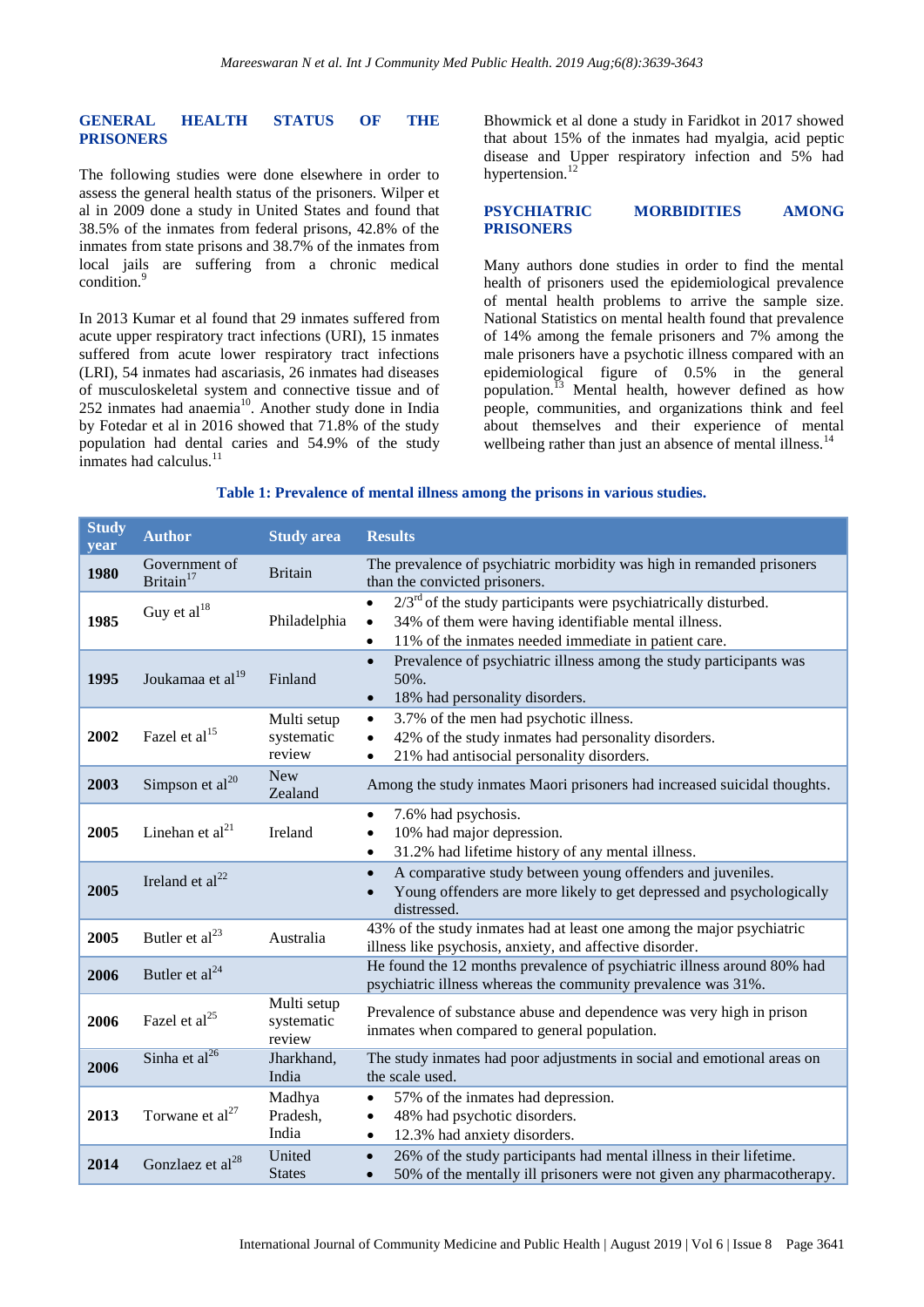Only three studies from non-Western societies with minimum sampling, a report in a study done by Fazel and Danesh. They conducted a systemic review in 2002, 62 surveys done from 12 countries which includes 22,790 prisoners.<sup>15</sup> There are only a limited number of studies done in Indian prisons one such study is conducted in Jaipur central jail by Bhojak et al attempting to study the psychiatric morbidities among the prison population.<sup>16</sup>

Table 1 explains the prevalence of mental illness among the prisons in various studies conducted elsewhere.

### **SUMMARY**

Disease management in prisons can be organized through two levels of health care individual level, institutional level. At individual level self-care and drug compliance should be taught to the inmates in managing and preventing the disease. At institutional level screening of diseases and better infrastructure for treatment should be provided. The prevalence of morbid diseases like diabetes, hypertension, cardiovascular diseases and other mental disorders were high among the prison inmates. This needs to be addressed through periodic screening for chronic diseases, de-addiction counselling services, proper treatment, supervision to prevent the use of drugs and physical violence, to improve the quality and quantity of food, adopting the standard for water quality, to provide and better sanitation and ventilation. The mental illness among the prisoners were high when compared to the general population. This could be overcome by giving mental health education, awareness creation among the prison by trained staffs and this will help the prisoners to maintain the bond between their family members. This could help them to overcome the depression and make them a reformed person to return to the society and will be benefitting to the family. Effective health education on nutrition, sex education, personal hygiene, environmental hygiene and ill effects of alcohol and drug abuse should be undertaken to the prisoners. The prison should be provided enough funds to improve the quality of foods and water standards and basic sanitation in order to improve the nutritional status of the inmates and related infrastructure should be improved in order to avoid the overcrowding. Concept of open air jails, wherever possible should be constructed and more prisoners can be accommodated.

### **ACKNOWLEDGEMENTS**

I would like to thank my department and my college management for supporting me to do this study. I would also like to extend my thanks to Professor and HOD Dr. S. Gopalakrishnan, for guiding me throughout the study. A special mention to Professsor Dr. R. Umadevi for helping me to complete the study. I would also like to thank my colleague Dr. Omar Faizal for helping me to complete the study.

*Funding: No funding sources Conflict of interest: None declared Ethical approval: Not required*

#### **REFERENCES**

- 1. Krug EG, Mercy JA, Dahlberg LL, Zwi AB. The world report on violence and health. Lancet. 2002;360(9339):1083-8.
- 2. Center for disease control and prevention. United States: The social ecological model for violence; 2018. Available at: http://www.cdc.gov/violenceprevention/over-view/social-ecologicalmodel.html. Accessed on 13 January 2018.
- 3. Lageson S, Uggen C. How work affects crime—and crime affects work—over the life course. In: Handbook of life-course criminology. New York, NY: Springer; 2013: 201-212.
- 4. Wilson JQ, Herrnstein RJ. Crime human nature: The definitive study of the causes of crime. Crime and Human Nature. Simon and Schuster; 1998.
- 5. Sahmey K. A study on factors underlying juvenile delinquency and positive youth development programs (Doctoral dissertation).
- 6. UKEssays. The Concept of Imprisonment and Human Rights Criminology Essay; 2013. Available at: https://www.ukessays.com/essays/criminology/the-concept-of-imprisonment-and-humanrights-criminology-essay.php?vref=1. Accessed on 29 August 2018.
- 7. Pandey SP. Children of Women Prisoners in Jails: A Study in Uttar Pradesh New Delhi. At pandit Govind Ballabh Pant Institute of studies in rural development, Lucknow. 2004.
- 8. World prison brief. London. Indian data; 2018. Available from: http://www.prisonstudies.org /country/india. Accessed on 10 November 2017.
- 9. Wilper AP, Woolhandler S, Boyd JW, Lasser KE, McCormick D, Bor DH, et al. The health and health care of US prisoners: results of a nationwide survey. Am J Pub Health. 2009;99(4):666-72.
- 10. Kumar SD, Kumar SA, Pattankar JV, Reddy SB, Dhar M. Health status of the prisoners in a central jail of South India. Indian J Psychol Med. 2013;35(4):373.
- 11. Fotedar S, Sharma KR, Fotedar V, Bhardwaj V, Chauhan A, Manchanda K. Relationship between oral health status and oral health related quality of life in adults attending HP government dental college, Shimla, Himachal Pradesh-India. Oral Health Dent Manag. 2014;13(3):661-5.
- 12. Bhowmick D, Jain A. A study to make a list of proportion of diseases occurring in jail inmates of new modern jail, faridkot and make an essential medicine list for the jail hospital. J Adv Med Dental Sci Res. 2017;5(4):15.
- 13. McCormick A. Morbidity statistics from general practice. Fourth national study 1991-1992. Office of population censuses and surveys. 1995.